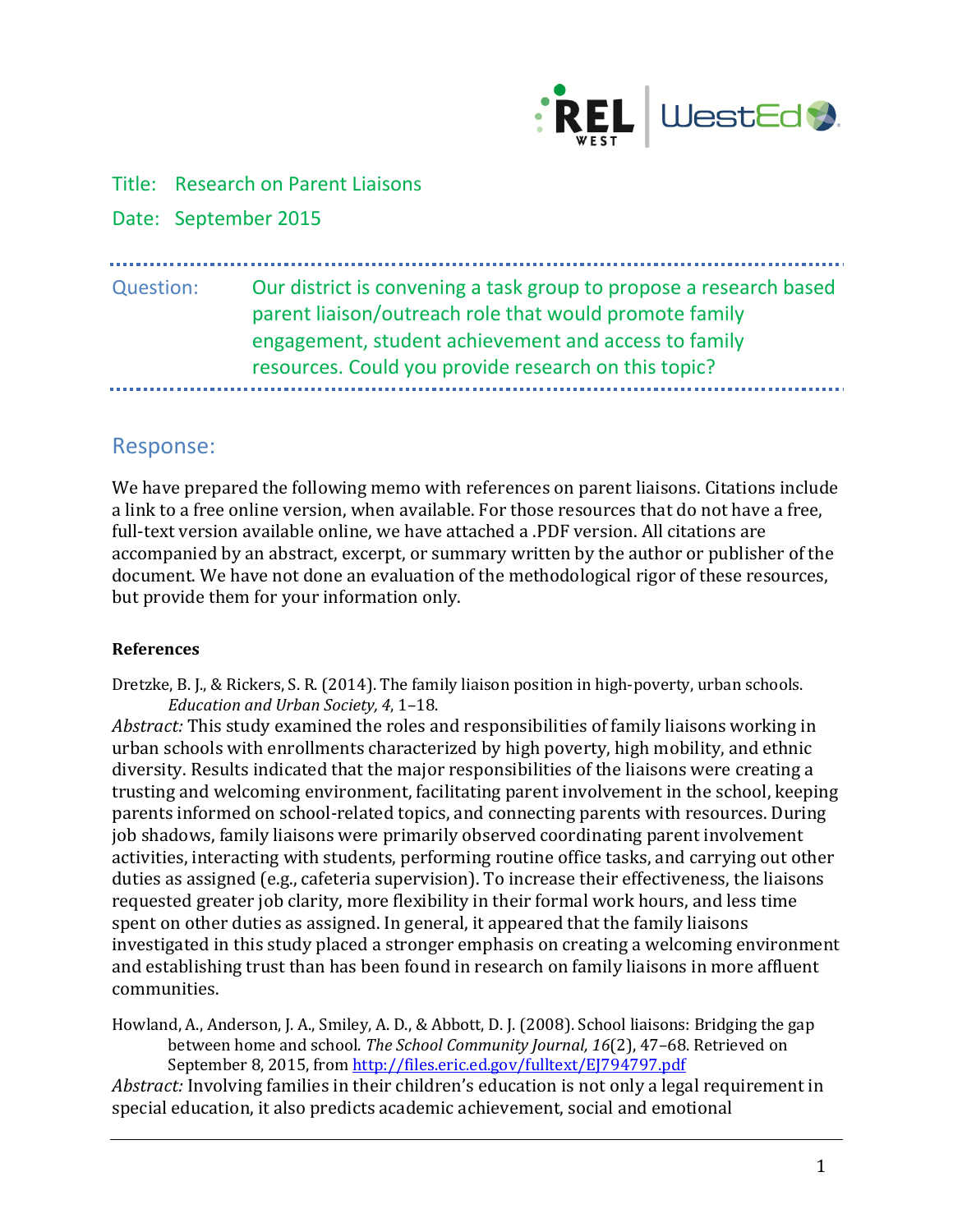development, and a variety of other positive school outcomes for all children. Unfortunately, school-home relationships often have been ignored or underdeveloped. Disconnections between home and school may be especially acute in urban areas where school personnel may not understand the culture of the students and families with whom they work. In the Indianapolis Public Schools, a large urban school district in the Midwest, efforts to better connect families and schools are occurring through the implementation of a school liaison program. The school district set out to deliberately create this program in order to bridge the gap between schools and families, with particular attention given to parents from diverse backgrounds with children who are receiving special education services. The initial intent was to allow participating families to drive the design of the program, and it appears that the district has been successful in achieving this objective. Program services and activities include conflict resolution, cultural brokering, direct support, and referral. The design of the school liaison program is described and the activities and skills of the liaisons are presented through the voices of the families that this program has served during its first year of operation.

Martinez-Cosio, M., & Iannacone, R. M. (2007). The tenuous role of institutional agents: Parent liaisons as cultural brokers. *Education and Urban Society, 39*, 349–369.

*Abstract:* This article reports on the contradictory role of parent involvement coordinators charged with increasing participation of low-income immigrant parents. This urban ethnographic study investigates the success of one program that engages Latino, Asian, and African American parents in the governance of their Southern California urban elementary school. It illustrates the dilemmas and tensions that arise as institutional agents serve as cultural brokers, as a bridge between the dominant culture and parents' diverse cultures while also serving as institutional agents. The authors use theories of social and cultural capital to examine the strategies used by a school-based cultural broker to provide bridging social capital to underserved agents seeking an equal role in policy making at their school. They provide examples of three tensions that block bridging social capital, including tension over resources, power sharing, and institutional decision making.

Sanders, M. G. (2008). *How parent liaisons can help bridge the home–school gap*. Columbia, MD: Johns Hopkins University. Retrieved on September 8, 2015, from [http://202.116.45.198/kcyjxl/sskc/jxtj/pdf/8/2.How%20Parent%20Liaisons%20Can%20](http://202.116.45.198/kcyjxl/sskc/jxtj/pdf/8/2.How%20Parent%20Liaisons%20Can%20Help%20Bridge%20the%20Home-School%20Gap.pdf) [Help%20Bridge%20the%20Home-School%20Gap.pdf](http://202.116.45.198/kcyjxl/sskc/jxtj/pdf/8/2.How%20Parent%20Liaisons%20Can%20Help%20Bridge%20the%20Home-School%20Gap.pdf)

*Abstract:* In this qualitative case study, the author describes (a) how parent liaisons in a diverse suburban district have supported school, family, and community partnerships and (b) the role played by the district family and community involvement specialist. On the basis of analyses of interview, observation, survey, and document data, the author identifies 4 roles played by liaisons that enhanced home–school partnerships. The liaisons provided (a) direct services to families at risk, (b) support for teacher outreach, (c) support for school-based partnership teams, and (d) data for partnership program improvement. On the basis of these findings, the author offers practical recommendations for districts seeking to establish or improve liaison programs to build stronger ties between schools and the families of all students.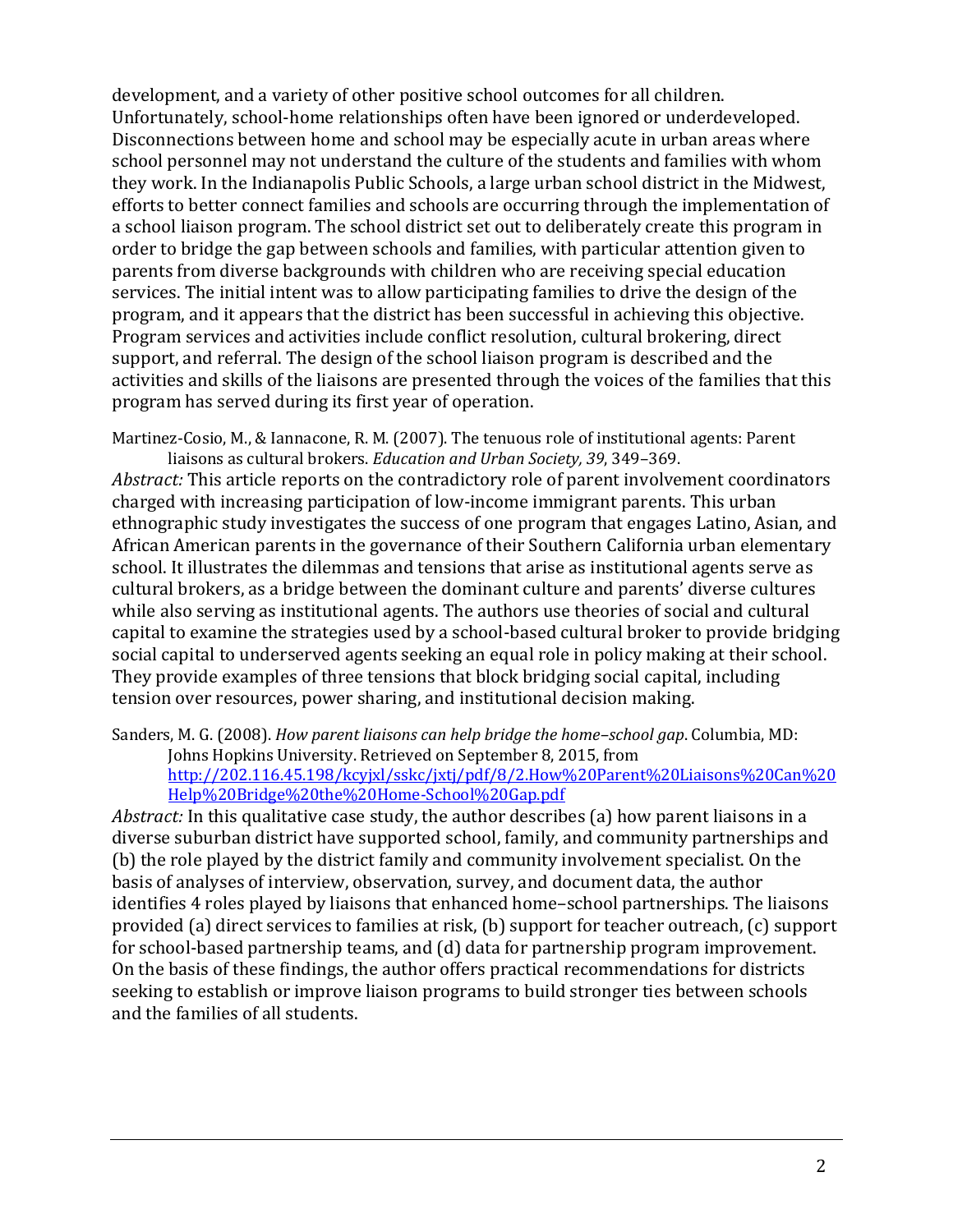U.S. Department of Education, Office of Innovation and Improvement. (2007). *Engaging parents in education: Lessons from five parental information and resource centers*. Washington, DC: Author. Retrieved on September 8, 2015, from

<http://www2.ed.gov/admins/comm/parents/parentinvolve/engagingparents.pdf>

*Excerpt:* Children benefit academically when parents and educators work together. For this reason, parents' involvement in their children's education is a priority of the No Child Left Behind Act of 2001. But a strong connection between parents and educators does not come about automatically. Both parties may need to learn new roles and skills and develop the confidence to use them, especially as parents move beyond traditional activities, like helping children with homework, and toward shared responsibility for school improvement. Intermediary organizations, like federally funded Parental Information and Resource Centers (PIRCs), can help. Drawing on lessons learned from five PIRCs across the country that have been meeting this challenge, this guide shares promising strategies for increasing effective parent involvement.